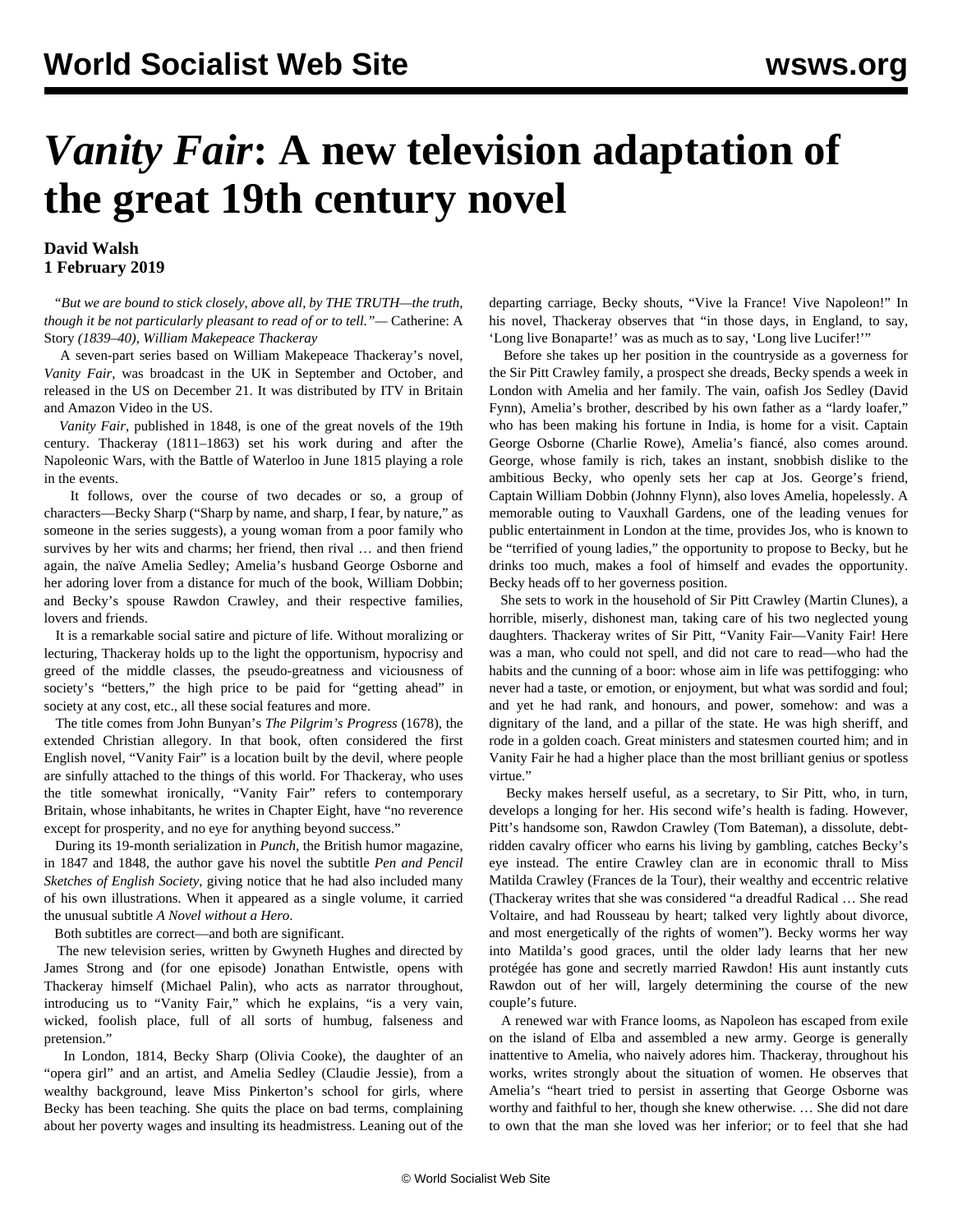given her heart away too soon. Given once, the pure bashful maiden was too modest, too tender, too trustful, too weak, too much woman to recall it. We are Turks with the affections of our women; and have made them subscribe to our doctrine too."

 Amelia's father goes bankrupt and George's cold, unforgiving bankerfather (Robert Pugh) demands that his son instantly end the relationship with her. George proceeds to marry Amelia against his father's wishes, and is cut off financially for his efforts. This couple too is now poor. George grows resentful of Amelia, who he blames for his difficulties. To make matters worse, on the eve of the Battle of Waterloo, with the various characters now temporarily quartered in Brussels, George falls for the flirtatious, conniving Becky and begs her to run away with him, which she refuses to do.

 George dies at Waterloo, and Amelia, pregnant with his child, dedicates herself to his memory. Dobbin knows the truth about George's failings and disloyalty, but can't bear to tell her.

 Becky becomes disgracefully involved with Lord Steyne (Anthony Head), a rich, powerful and cynical marquis. "I have arrived," she says, when the nobleman inveigles her an invitation to court.

 In one of the most powerful, disturbing sequences in both the novel and new series (in Episode 6), Rawdon is locked up for non-payment of debts. Although appealed to and fully capable of doing so (thanks to the depraved marquis' "generosity"), Becky does not extract her husband from debtors' prison. Another of his relatives eventually does so.

 Rawdon returns home unexpectedly to find Becky—alone, at night—singing to Lord Steyne, with whom she has been carrying on an affair. Becky protests her innocence. Steyne, believing that Rawdon is aware of the sums he has given Becky, supposedly to pay her debts, interjects: "Innocent! When every trinket you wear on your body I gave to you. Oh, I see what this is. The pair of you mean to lay a trap for me, to con me out of even more money than the thousands of pounds I have already given to this whore … which, no doubt, Colonel Crawley, you have already spent." He calls Rawdon a "pimp," who thereupon attacks and drives him out of the house. The marquis obtains his revenge, having Rawdon appointed to a position on a remote island where he later dies of yellow fever.

 Mr. Osborne continues to persecute Amelia, who he blames for the falling out with his son. When Dobbin intervenes on behalf of Amelia and her young son, her deceased husband's father hisses, "She may have seven children and starve, for all I care. She is dead to me." Later, he makes his support for Amelia's son conditional on the boy being taken away from his mother, which she, heart-brokenly, accedes to.

 Dobbin, seeming to give up on Amelia, goes off to India. Years pass. In the end, fortune favors Amelia, when her son inherits his grandfather's house and wealth. She now is provided for. Becky wanders the continent, working in gambling dens and such. She has been cold and unloving to her own son, and when he, for his part, ends up with the Crawley estate, he informs his mother, in a letter, "I do not wish to see you. I do not wish you to write to me. On no account should you ever attempt to make contact again."

 In Pumpernickel (a fictional Weimar), Germany, Becky and Amelia meet and reconcile. Dobbin arrives from India, with Jos, and hopes that time will have opened Amelia's eyes. When she still persists in her illusions about her dead husband, Dobbin bursts out, "All these years, I have loved and watched you. Now I wonder, did I always know that the prize I'd set my life on was not worth winning? Your heart clings so faithfully to a memory because that is all you are capable of. Your soul is shallow. You cannot feel a love as deep as mine. … Goodbye, Amelia. Let it end. We are both weary of it."

 It takes Becky's intervention, who informs Amelia that George proposed their flight together when they were in Belgium, to finally make her friend see the light: "George was not as he was painted! A man who was weary of you, who would have jilted you, but Dobbin forced him to keep his word! Why would anybody do that? Heavens above, Amelia, because he [Dobbin] loves you! Because he wants your happiness above his own!" It is a quasi-happy conclusion for Amelia and Dobbin, while Becky goes off with Jos, to a less certain future.

 The new series ( *Vanity Fair* has been adapted numerous times for radio, film and television) is a valuable and conscientious one. It starts off slowly enough, but then so perhaps does Thackeray's novel. The first two episodes are slightly colorless. The scene at Vauxhall Gardens is not as spectacular and disastrous as it ought to be. With Becky's departure from the dreary Crawley household and the emerging financial distress of the Sedleys, however, events become more colorful and compelling. The last few episodes are quite riveting. Unfortunately, there seems to be some obligation, bound up probably with contemporary petty bourgeois politics, to have Becky Sharp come off a little too unscathed at the very end, but that is a relatively minor issue.

 Cooke is fine as Becky, who exhibits an extraordinary selfishness and ruthlessness (produced by her circumstances), but who is not essentially mean or vindictive, as her ultimate conduct toward Amelia and Dobbin reveals. The younger generation of performers is generally fine, but it is the older generation—a chilling Anthony Head, Frances de la Tour, Robert Pugh, Simon Russell Beale (as Amelia's father), Felicity Montagu (as Matilda Crawley's unfortunate servant) and Suranne Jones (as Miss Pinkerton)—who truly stand out.

 The series sincerely attempts, all in all, to do justice to Thackeray's complexities and ambiguities. As one commentator observed, in *Vanity Fair*, "Conventional categories of human types were disregarded in favor of an individualization so complete that we know the characters better than we know our friends" (*A Literary History of England*, edited by Albert C. Baugh, 1948). The book is "without a hero," as its subtitle suggested. Thackeray "possessed a terrible power," asserted the same literary historian, "to detect and expose men's self-deceptions, shams, pretenses, and unworthy aspirations."

 The novelist despised cant and mythologizing. For example, in his earlier *Barry Lyndon* (1844—adapted for the screen by Stanley Kubrick in 1975), the story of an Irishman striving to become a member of the English aristocracy in the late 18th century, the narrator, a soldier at the time, remarks that it is very well "for gentlemen to talk of the age of chivalry; but remember the starving brutes whom they lead—men nursed in poverty, entirely ignorant, made to take a pride in deeds of blood—men who can have no amusement but in drunkenness, debauch, and plunder. … While, for instance, we are at the present moment admiring the 'Great Frederick [Frederick II, King of Prussia 1740 to 1786],' as we call him, and his philosophy, and his liberality, and his military genius, I, who have served him, and been, as it were, behind the scenes of which that great spectacle is composed, can only look at it with horror. What a number of items of human crime, misery, slavery, go to form that sum-total of glory!"

 In *Vanity Fair*, Thackeray flogs the "great ones" in society for their selfish, callous treatment of their servants and the small shopkeepers and others whose bills they refuse to pay. How many noblemen, he asks, "rob their petty tradesmen, condescend to swindle their poor retainers out of wretched little sums and cheat for a few shillings? … Who pities a poor barber who can't get his money for powdering the footmen's heads; or a poor carpenter who has ruined himself by fixing up ornaments and pavilions for my lady's *dejeuner* ? … When the great house tumbles down, these miserable wretches fall under it unnoticed: as they say in the old legends, before a man goes to the devil himself, he sends plenty of other souls thither."

 As for the Becky-Rawdon household, "Nobody in fact was paid. Not the blacksmith who opened the lock; nor the glazier who mended the pane; nor the jobber who let the carriage; nor the groom who drove it; nor the